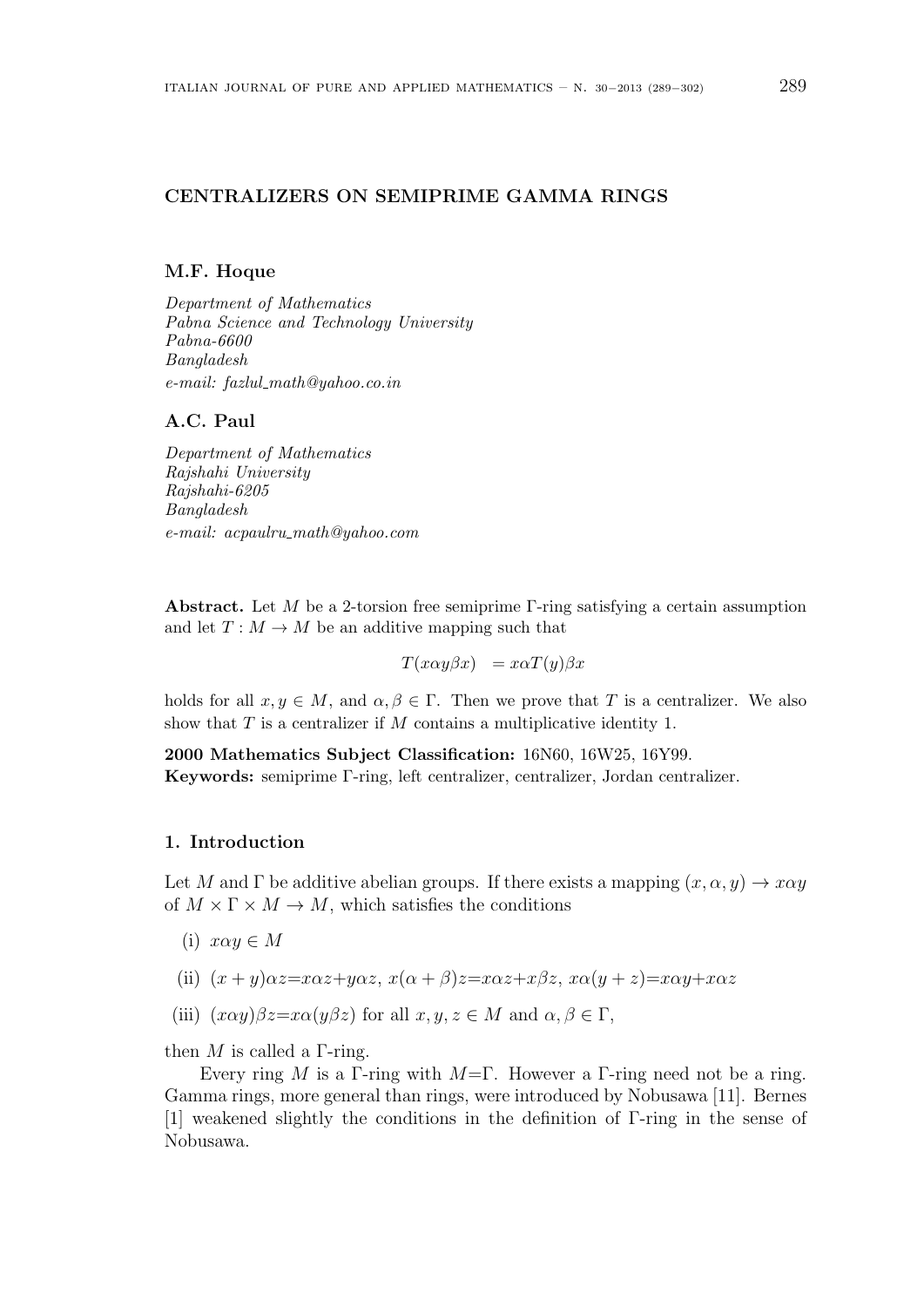Let *M* be a Γ-ring. Then an additive subgroup *U* of *M* is called a left (right) ideal of *M* if  $M\Gamma U \subset U(U\Gamma M \subset U)$ . If *U* is both a left and a right ideal, then we say *U* is an ideal of *M*. Suppose again that *M* is a Γ-ring. Then *M* is said to be a 2-torsion free if  $2x = 0$  implies  $x = 0$  for all  $x \in M$ . An ideal  $P_1$  of a  $\Gamma$ -ring *M* is said to be prime if for any ideals *A* and *B* of *M*,  $A \Gamma B \subseteq P_1$  implies  $A \subseteq P_1$ or  $B \subseteq P_1$ . An ideal  $P_2$  of a  $\Gamma$ -ring M is said to be semiprime if for any ideal U of *M*,  $U\Gamma U \subseteq P_2$  implies  $U \subseteq P_2$ . A Γ-ring *M* is said to be prime if  $a\Gamma M\Gamma b = (0)$ with  $a, b \in M$ , implies  $a = 0$  or  $b = 0$  and semiprime if  $a \Gamma M \Gamma a = (0)$  with  $a \in M$ implies  $a = 0$ . Furthermore, M is said to be commutative Γ-ring if  $x\alpha y = y\alpha x$ for all  $x, y \in M$  and  $\alpha \in \Gamma$ . Moreover, the set  $Z(M) = \{x \in M : x\alpha y = y\alpha x$  for all  $\alpha \in \Gamma, \gamma \in M$  is called the centre of the  $\Gamma$ -ring M.

If *M* is a Γ-ring, then  $[x, y]_0 = x\alpha y - y\alpha x$  is known as the commutator of *x* and *y* with respect to  $\alpha$ , where  $x, y \in M$  and  $\alpha \in \Gamma$ . We make the basic commutator identities:

$$
[x\alpha y, z]_{\beta} = [x, z]_{\beta}\alpha y + x[\alpha, \beta]_{z}y + x\alpha[y, z]_{\beta}
$$
 and  

$$
[x, y\alpha z]_{\beta} = [x, y]_{\beta}\alpha z + y[\alpha, \beta]_{x}z + y\alpha[x, z]_{\beta}
$$
,

for all  $x, y, z \in M$  and  $\alpha, \beta \in \Gamma$ .

We consider the following assumption:

(A) 
$$
x\alpha y\beta z = x\beta y\alpha z
$$
, for all  $x, y, z \in M$ , and  $\alpha, \beta \in \Gamma$ .

According to the assumption (A), the above two identities reduce to

$$
[x\alpha y, z]_{\beta} = [x, z]_{\beta}\alpha y + x\alpha[y, z]_{\beta}
$$
 and  

$$
[x, y\alpha z]_{\beta} = [x, y]_{\beta}\alpha z + y\alpha[x, z]_{\beta},
$$

which we extensively used.

An additive mapping  $T : M \to M$  is a left (right) centralizer if

$$
T(x\alpha y) = T(x)\alpha y \quad (T(x\alpha y) = x\alpha T(y))
$$

holds for all  $x, y \in M$  and  $\alpha \in \Gamma$ . A centralizer is an additive mapping which is both a left and a right centralizer. For any fixed  $a \in M$  and  $\alpha \in \Gamma$ , the mapping  $T(x) = a\alpha x$  is a left centralizer and  $T(x) = x\alpha a$  is a right centralizer. We shall restrict our attention on left centralizer, since all results of right centralizers are the same as left centralizers.

An additive mapping  $D: M \to M$  is called a derivation if

$$
D(x\alpha y) = D(x)\alpha y + x\alpha D(y)
$$

holds for all  $x, y \in M$ , and  $\alpha \in \Gamma$  and is called a Jordan derivation if

$$
D(x\alpha x) = D(x)\alpha x + x\alpha D(x)
$$

for all  $x \in M$  and  $\alpha \in \Gamma$ .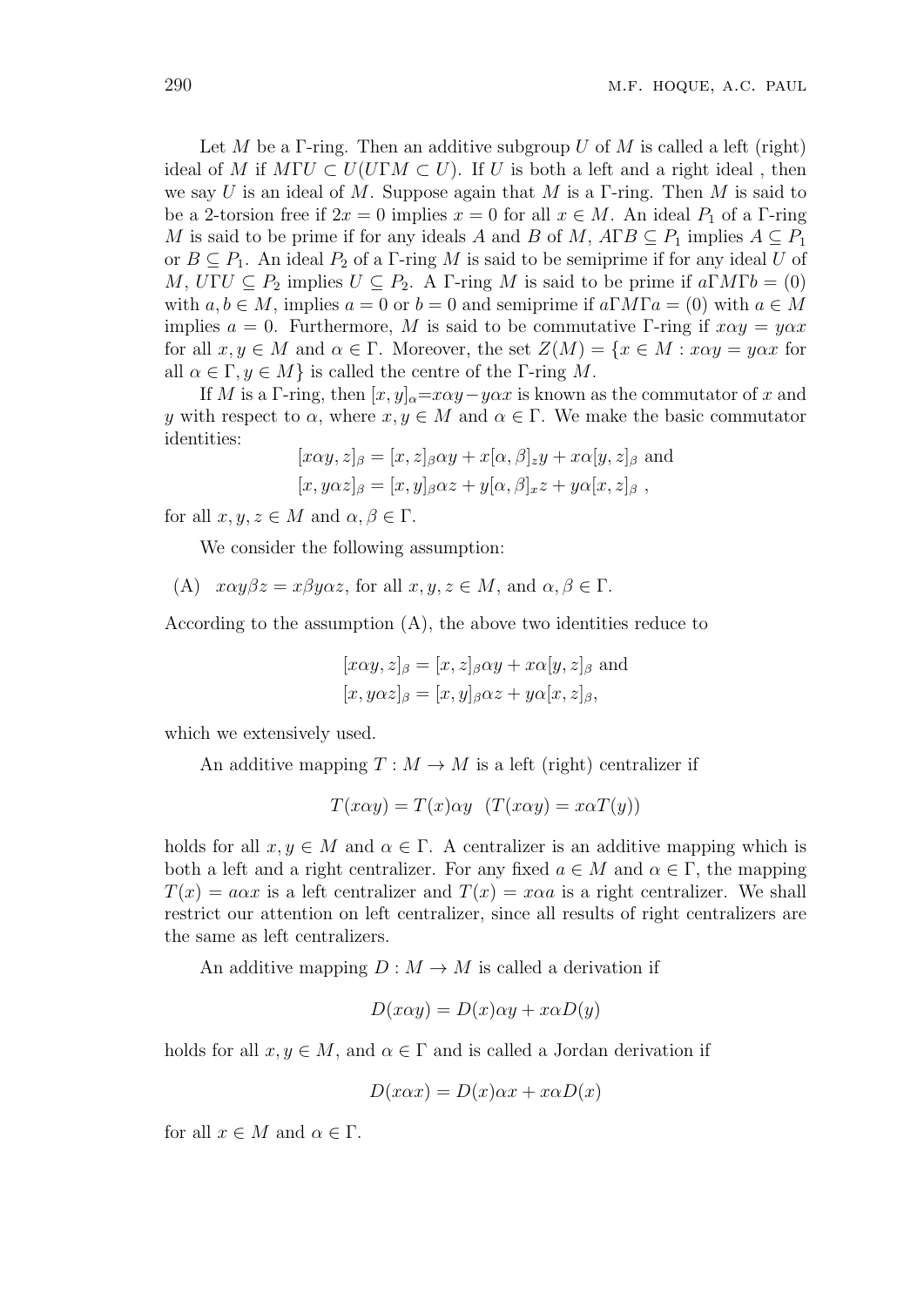An additive mapping  $T: M \to M$  is Jordan left(right) centralizer if

$$
T(x\alpha x) = T(x)\alpha x(T(x\alpha x) = x\alpha T(x))
$$

for all  $x \in M$ , and  $\alpha \in \Gamma$ .

Every left centralizer is a Jordan left centralizer but the converse is not in general true.

An additive mappings  $T : M \to M$  is called a Jordan centralizer if

$$
T(x\alpha y + y\alpha x) = T(x)\alpha y + y\alpha T(x),
$$

for all  $x, y \in M$  and  $\alpha \in \Gamma$ . Every centralizer is a Jordan centralizer but Jordan centralizer is not in general a centralizer.

Bernes [1], Luh [9] and Kyuno [8] studied the structure of Γ-rings and obtained various generalizations of corresponding parts in ring theory.

Borut Zalar [15] worked on centralizers of semiprime rings and prove that Jordan centralizers and centralizers of this rings coincide. Joso Vukman [12], [13], 14] developed some remarkable results using centralizers on prime and semiprime rings.

Y. Ceven [5] worked on Jordan left derivations on completely prime Γ-rings. He investigated the existence of a nonzero Jordan left derivation on a completely prime Γ-ring that makes the Γ-ring commutative with an assumption. With the same assumption, he showed that every Jordan left derivation on a completely prime Γ-ring is a left derivation on it.

In [6], Fazlul Hoque and A.C. Paul proved that every Jordan centralizer of a 2-torsion free semiprime Γ-ring is a centralizer. Here they also gave an example of a Jordan centralizer which is not a centralizer.

In this paper, we develop some results of J. Vukman [14] in Γ-rings. If *M* is a 2-torsion free semiprime Γ-ring satisfying the assumption (A) and if  $T : M \to M$ is an additive mapping such that

(1) 
$$
T(x\alpha y\beta x) = x\alpha T(y)\beta x
$$

for all  $x, y \in M$  and  $\alpha, \beta \in \Gamma$ , then *T* is a centralizer. Also, we prove that *T* is a centralizer if *M* contains a multiplicative identity 1.

## **2. Centralizers of Semiprime Gamma Rings**

For proving our main results, we need the following Lemmas:

**Lemma 2.1** *Suppose M is a semiprime* Γ*-ring satisfying the assumption* (A)*. Suppose that the relation*  $a\alpha x\beta b + b\alpha x\beta c = 0$  *holds for all*  $x \in M$ *, some*  $a, b, c \in M$  $\overline{a}$  *and*  $\alpha, \beta \in \Gamma$ . Then  $(a + c)\alpha x \beta b = 0$  *is satisfied for all*  $x \in M$  *and*  $\alpha, \beta \in \Gamma$ .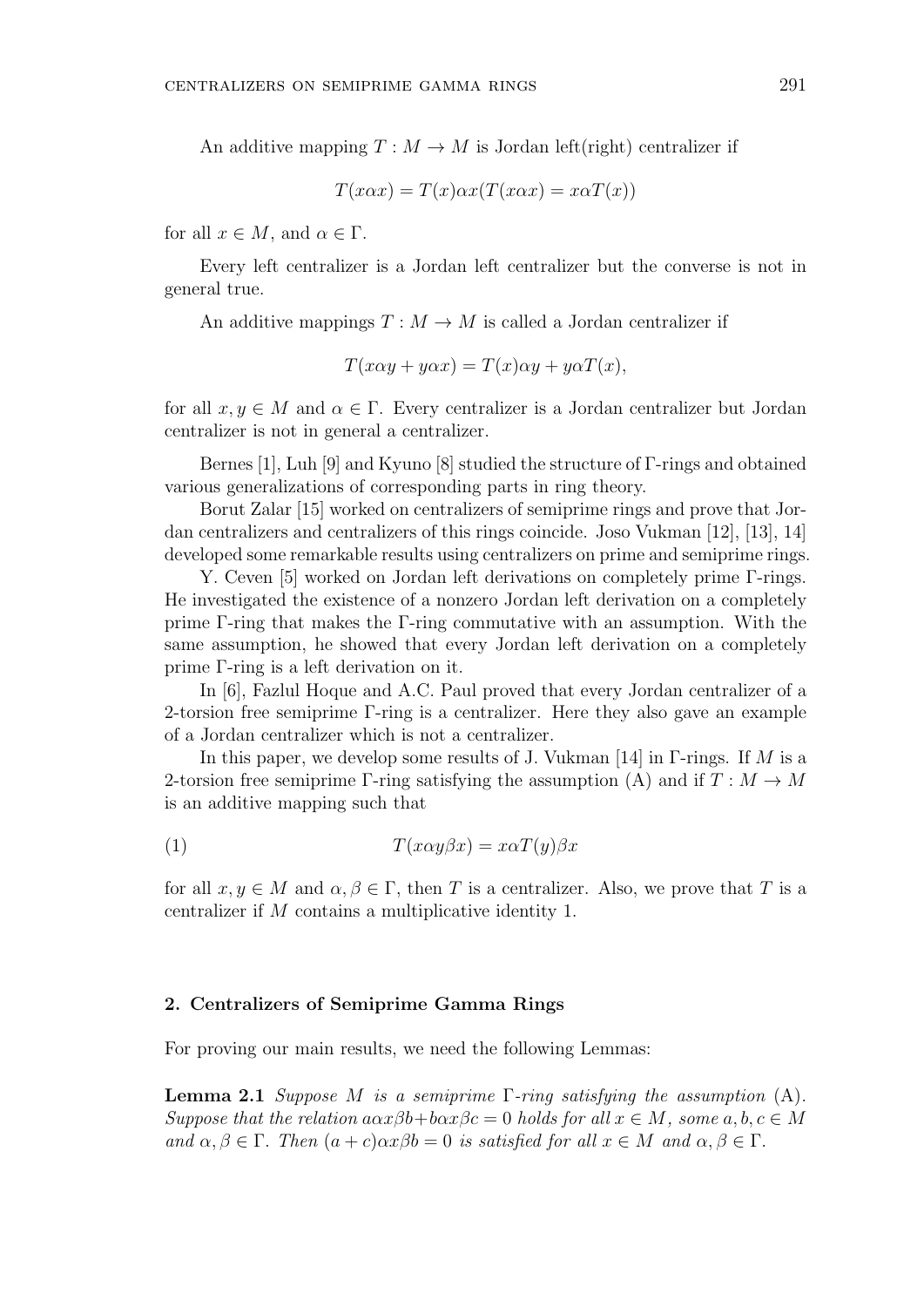**Proof.** Putting  $x = x\beta b\alpha y$  in the relation

(2) *aαxβb* + *bαxβc* = 0

We have

(3) 
$$
a\alpha x\beta b\alpha y\beta b + b\alpha x\beta b\alpha y\beta c = 0
$$

On the other hand, a right multiplication by  $\alpha y \beta b$  of (2) gives

(4) 
$$
a\alpha x\beta b\alpha y\beta b + b\alpha x\beta c\alpha y\beta b = 0.
$$

Subtracting  $(4)$  from  $(3)$ , we have

(5) 
$$
b\alpha x\beta(b\alpha y\beta c - c\alpha y\beta b) = 0.
$$

Putting  $x = y\beta c\alpha x$  in (5) gives

(6) 
$$
b\alpha y\beta c\alpha x\beta(b\alpha y\beta c - c\alpha y\beta b) = 0
$$

Left multiplication by  $c\alpha y\beta$  of (5) gives

(7) 
$$
c\alpha y \beta b \alpha x \beta (b\alpha y \beta c - c\alpha y \beta b) = 0
$$

Subtracting (7) from (6), we obtain

$$
(b\alpha y\beta c - c\alpha y\beta b)\alpha x\beta (b\alpha y\beta c - c\alpha y\beta b) = 0
$$

which gives

(8) *bαyβc* = *cαyβb,*

 $y \in M$  and  $\alpha, \beta \in \Gamma$ . Therefore,  $b\alpha x\beta c$  can be replaced by  $c\alpha x\beta b$  in (2), which gives

$$
a\alpha x\beta b+c\alpha x\beta b\ =0
$$

i.e.

$$
(a+c)\alpha x\beta b = 0
$$

Hence, the proof is complete.

**Lemma 2.2** *Let M be a* 2*-torsion free semiprime* Γ*-ring satisfying the assumption* (A) and let  $T : M \to M$  be an additive mapping. Suppose that

$$
T(x\alpha y\beta x) = x\alpha T(y)\beta x
$$

*holds for all*  $x, y \in M$  *and*  $\alpha, \beta \in \Gamma$ *. Then* 

(i)  $[ [T(x), x]_{\alpha}, x]_{\beta} = 0$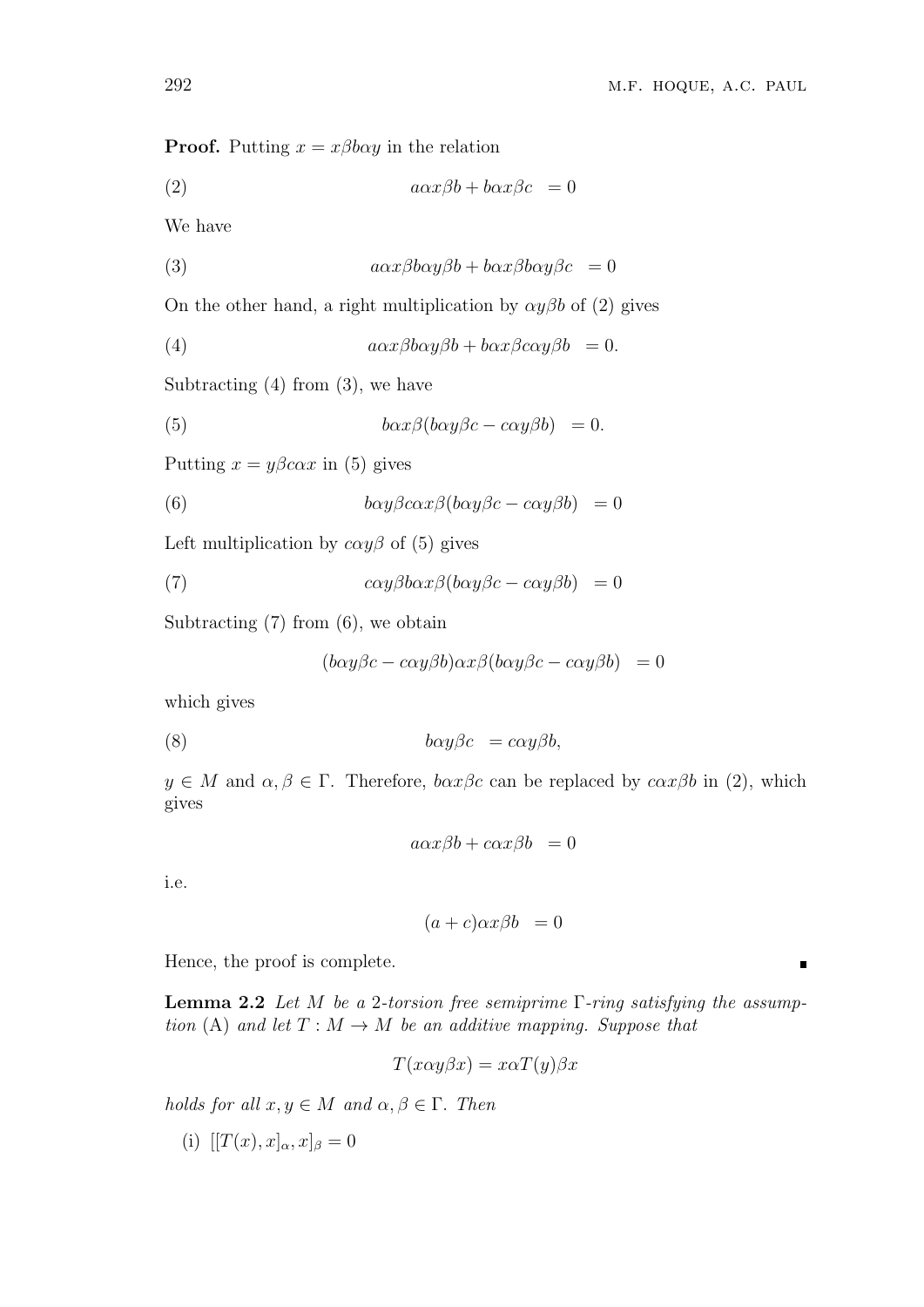(ii)  $x\beta[T(x),x]_{\alpha}\gamma x=0$ 

(iii) 
$$
x\beta[T(x),x]_{\alpha}=0
$$

- (iv)  $[T(x), x]_{\alpha} \beta x = 0$
- (v)  $[T(x), x]_{\alpha} = 0.$

**Proof.** We prove that (i)

(9) 
$$
[[T(x), x]_{\alpha}, x]_{\beta} = 0.
$$

For linearization, we put  $x + z$  for *x* in relation (1), we obtain

(10) 
$$
T(x\alpha y\beta z + z\alpha y\beta x) = x\alpha T(y)\beta z + z\alpha T(y)\beta x.
$$

Replacing *y* for *x* and *z* for *y* in (10), we have

(11) 
$$
T(x\alpha x\beta y + y\alpha x\beta x) = x\alpha T(x)\beta y + y\alpha T(x)\beta x.
$$

For  $z = (x\alpha)^2 x$  relation (10) reduces to

(12) 
$$
T(x\alpha y\beta(x\alpha)^2 x + (x\alpha)^2 x\alpha y\beta x) = x\alpha T(y)\beta(x\alpha)^2 x + (x\alpha)^2 x\alpha T(y)\beta x.
$$

Putting  $y = x\alpha y\beta x$  in (11), we obtain

(13) 
$$
T((x\alpha)^{2}x\beta y\beta x + x\beta y\beta (x\alpha)^{2}x) = x\alpha T(x)\beta x\alpha y\beta x + x\alpha y\beta x\alpha T(x)\beta x.
$$

The substitution  $x\alpha x\beta y + y\alpha x\beta x$  for *y* in the relation (1) gives

$$
T((x\alpha)^{2}x\beta y\beta x + (x\alpha)^{2}x\beta y\beta x) = x\alpha T(x\alpha x\beta y + y\beta x\alpha x)\beta x
$$

which gives because of (11),

(14) 
$$
T((x\alpha)^{2}x\beta y\beta x + x\beta y\beta (x\alpha)^{2}x) = (x\alpha)^{2}T(x)\beta y\beta x + x\alpha y\beta T(x)\alpha x\beta x.
$$

Combining (13) with (14), we arrive at

(15) 
$$
x\alpha[T(x),x]_{\alpha}\beta y\beta x - x\alpha y\beta[T(x),x]_{\alpha}\beta x = 0.
$$

Using (8) in the above relation, we have

$$
x\alpha y\beta T(x)\alpha x\beta x - x\alpha y\beta x\alpha T(x)\beta x - x\alpha [T(x), x]_{\alpha}\beta y\beta x = 0
$$
  
\n
$$
T(x)\alpha x\alpha y\beta x\beta x - x\alpha T(x)\beta x\alpha y\beta x - x\alpha [T(x), x]_{\alpha}\beta y\beta x = 0
$$
  
\n
$$
T(x)\alpha x\beta x\alpha y\beta x - x\alpha T(x)\beta x\alpha y\beta x - x\alpha [T(x), x]_{\alpha}\beta y\beta x = 0
$$
  
\n(16) 
$$
(T(x)\alpha x - x\alpha T(x))\beta x\alpha y\beta x - x\alpha [T(x), x]_{\alpha}\beta y\beta x = 0
$$
  
\n
$$
[T(x), x]_{\alpha}\beta x\alpha y\beta x - x\beta [T(x), x]_{\alpha}\alpha y\beta x = 0
$$
  
\n
$$
[[T(x), x]_{\alpha}, x]_{\beta}\alpha y\beta x = 0.
$$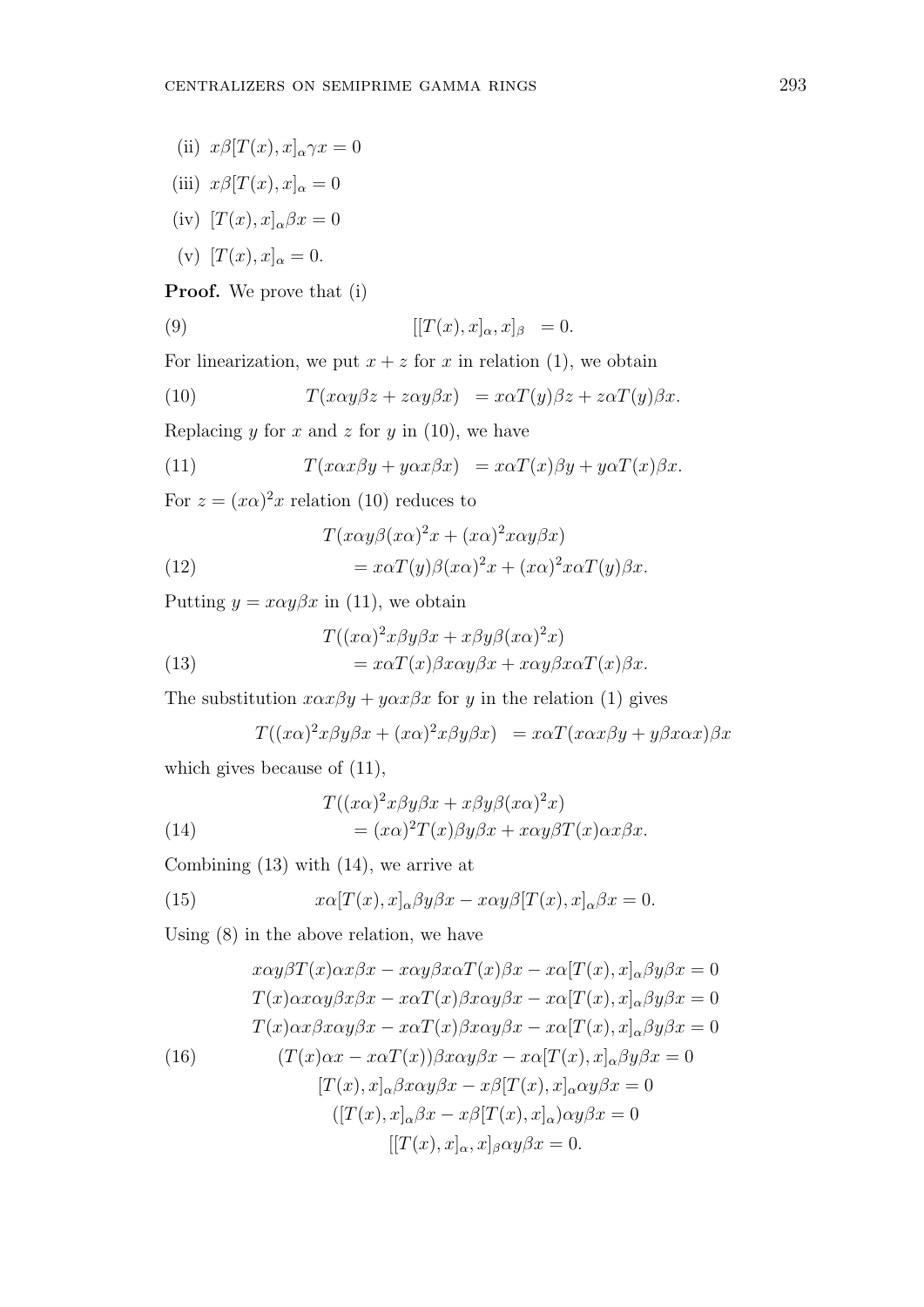Let  $y = y\alpha[T(x), x]_{\alpha}$  in (16), we have

(17) 
$$
[[T(x),x]_{\alpha},x]_{\beta}\alpha y \alpha [T(x),x]_{\alpha}\beta x = 0.
$$

Right multiplication of (16) by  $\alpha[T(x),x]_{\alpha}$  gives

(18) 
$$
[[T(x),x]_{\alpha},x]_{\beta}\alpha y\beta x\alpha [T(x),x]_{\alpha} = 0.
$$

Subtracting (18) from (17) one obtains

$$
[[T(x),x]_{\alpha},x]_{\beta}\alpha y\alpha [[T(x),x]_{\alpha},x]_{\beta} = 0.
$$

Since *M* is semiprime, so (9) follows i.e.

$$
[[T(x),x]_{\alpha},x]_{\beta} = 0.
$$

Now, we prove the relation (ii):

(19) 
$$
x\beta[T(x),x]_{\alpha}\gamma x = 0.
$$

The linearization of (9) gives

$$
[[T(x),x]_{\alpha},y]_{\beta} + [[T(y),x]_{\alpha},x]_{\beta} + [[T(y),x]_{\alpha},y]_{\beta} + [[T(x),y]_{\alpha},x]_{\beta} + [[T(x),y]_{\alpha},y]_{\beta} + [[T(y),y]_{\alpha},x]_{\beta} = 0.
$$

Putting  $x = -x$  in the above relation, we have

$$
[[T(x),x]_{\alpha},y]_{\beta}+[[T(y),x]_{\alpha},x]_{\beta} - [[T(y),x]_{\alpha},y]_{\beta}+[[T(x),y]_{\alpha},x]_{\beta}-\ [[T(x),y]_{\alpha},y]_{\beta}-[[T(y),y]_{\alpha},x]_{\beta}=0.
$$

Adding the above two relations, we have

$$
2[[T(x),x]_{\alpha},y]_{\beta} + 2[[T(x),y]_{\alpha},x]_{\beta} + 2[[T(y),x]_{\alpha},x]_{\beta} = 0.
$$

Since *M* is 2-torsion free semiprime Γ-ring, so, we have

(20) 
$$
[[T(x),x]_{\alpha},y]_{\beta}+[[T(x),y]_{\alpha},x]_{\beta}+[[T(y),x]_{\alpha},x]_{\beta}=0.
$$

Putting  $x\beta y\gamma x$  for *y* in (20) and using (1), (9), (20) and assumption (A), we have

$$
0 = [[T(x), x]_{\alpha}, x\beta y\gamma x]_{\beta} + [[T(x), x\beta y\gamma x]_{\alpha}, x]_{\beta} + [[x\beta T(y)\gamma x, x]_{\alpha}, x]_{\beta}
$$
  
\n
$$
= x\beta [[T(x), x]_{\alpha}, y]_{\beta}\gamma x
$$
  
\n
$$
+ [[T(x), x]_{\alpha}\beta y\gamma x + x\beta [T(x), y]_{\alpha}\gamma x + x\beta y\gamma [T(x), x]_{\alpha}, x]_{\beta}
$$
  
\n
$$
+ [x\beta [T(y), x]_{\alpha}\gamma x, x]_{\beta}
$$
  
\n
$$
= x\beta [[T(x), x]_{\alpha}, y]_{\beta}\gamma x + [T(x), x]_{\alpha}\beta [y, x]_{\beta}\gamma x + x\beta [[T(x), y]_{\alpha}, x]_{\beta}\gamma x
$$
  
\n
$$
+ x\gamma [y, x]_{\beta}\beta [T(x), x]_{\alpha} + x\beta [[T(y), x]_{\alpha}, x]_{\beta}\gamma x
$$
  
\n
$$
= [T(x), x]_{\alpha}\beta [y, x]_{\beta}\gamma x + x\gamma [y, x]_{\beta}\beta [T(x), x]_{\alpha}
$$
  
\n
$$
= [T(x), x]_{\alpha}\beta y\beta x\gamma x - x\gamma x\beta y\beta [T(x), x]_{\alpha}
$$

$$
+ x \gamma y \beta x \beta [T(x), x]_{\alpha} - [T(x), x]_{\alpha} \beta x \beta y \gamma x.
$$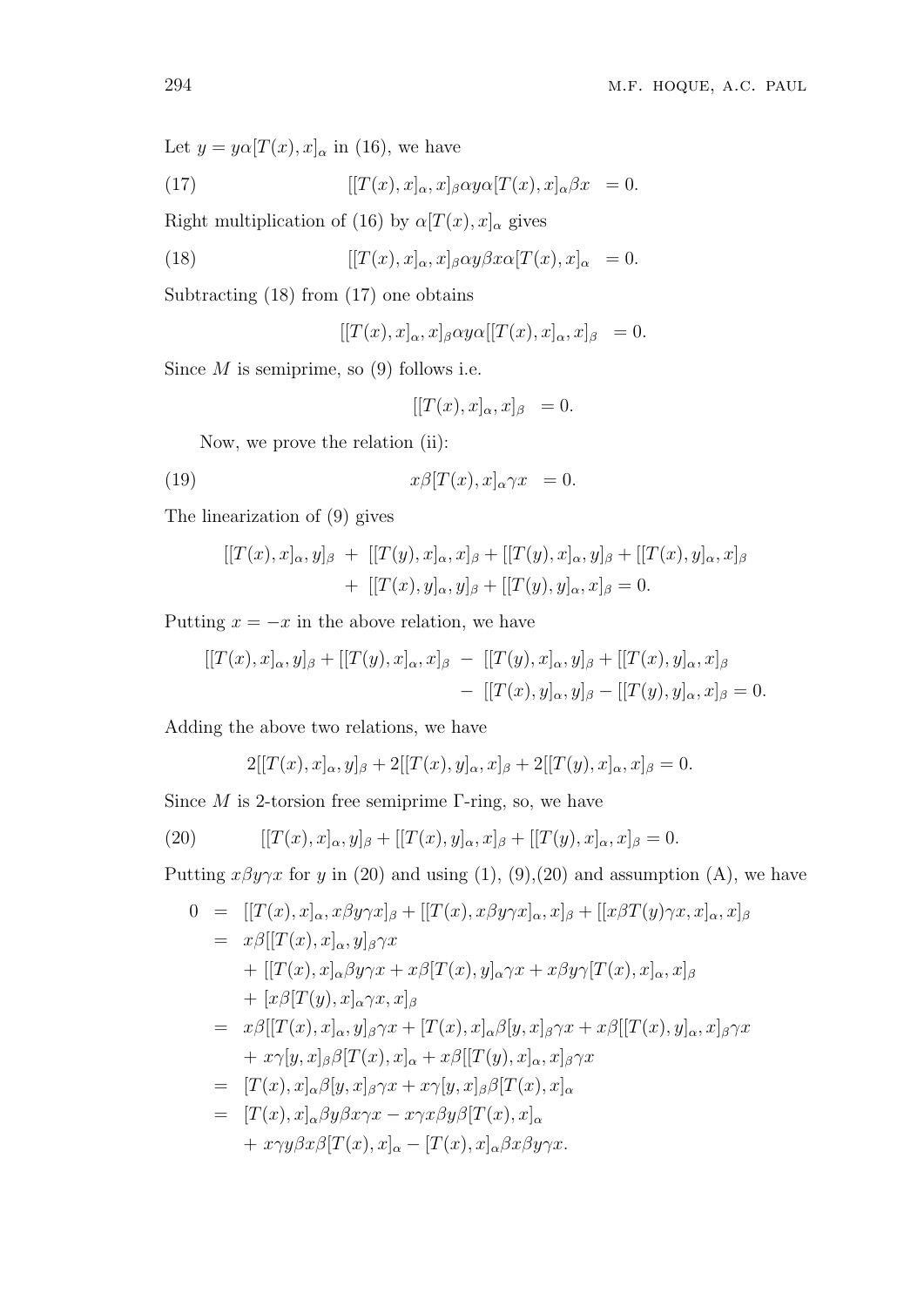Therefore, we have

$$
[T(x),x]_{\alpha}\beta y\beta x\gamma x - x\gamma x\beta y\beta [T(x),x]_{\alpha} + x\gamma y\beta x\beta [T(x),x]_{\alpha}-[T(x),x]_{\alpha}\beta x\beta y\gamma x = 0,
$$

for all  $x, y \in M$ ,  $\alpha, \beta \in \Gamma$ , which reduces because of (10) and (15) to

$$
[T(x),x]_{\alpha}\beta y\beta x\gamma x - x\gamma x\beta y\beta [T(x),x]_{\alpha} = 0.
$$

Left multiplication of the above relation by *xβ* gives

$$
x\beta[T(x),x]_{\alpha}\beta y\beta x\gamma x - x\beta x\gamma x\beta y\beta[T(x),x]_{\alpha} = 0.
$$

One can replace in the above relation according to (15),  $x\beta[T(x),x]_{\alpha}\beta y\beta x$ by  $x\beta y\beta[T(x),x]_{\alpha}\beta x$  which gives

(21) 
$$
x\beta y\beta[T(x),x]_{\alpha}\beta x\gamma x - x\beta x\beta x\gamma y\beta[T(x),x]_{\alpha} = 0.
$$

Left multiplication of the above relation by  $T(x)$ *α* gives

(22) 
$$
T(x)\alpha x\beta y\beta [T(x),x]_{\alpha}\beta x\gamma x - T(x)\alpha x\beta x\beta x\gamma y\beta [T(x),x]_{\alpha} = 0.
$$

The substitution  $T(x) \alpha y$  for *y* in (21), we have

(23) 
$$
x\beta T(x)\alpha y\beta [T(x),x]_{\alpha}\beta x\gamma x - x\beta x\beta x\gamma T(x)\alpha y\beta [T(x),x]_{\alpha} = 0.
$$

Subtracting  $(23)$  from  $(22)$ , we obtain

$$
[T(x),x]_{\alpha}\beta y\beta [T(x),x]_{\alpha}\beta x\gamma x - [T(x),x\beta x\gamma x]_{\alpha}\beta y\beta [T(x),x]_{\alpha} = 0.
$$

From the above relation and Lemma 2.1, it follows that

$$
([T(x),x\beta x\gamma x]_{\alpha}-[T(x),x]_{\alpha}\beta x\gamma x)\beta y\beta [T(x),x]_{\alpha}=0,
$$

which reduces to

$$
(x\beta[T(x),x]_{\alpha}\gamma x+x\beta x\gamma[T(x),x]_{\alpha})\beta y\beta[T(x),x]_{\alpha}=0.
$$

Relation (9) makes it possible to write  $[T(x), x]_{\alpha} \gamma x$  instead of  $x \gamma [T(x), x]_{\alpha}$ , which means that  $x\beta x\gamma[T(x),x]_{\alpha}$  can be replaced by  $x\beta[T(x),x]_{\alpha}\gamma x$  in the above relation. Thus we have

$$
x\beta[T(x),x]_{\alpha}\gamma x\beta y\beta[T(x),x]_{\alpha}=0.
$$

Right multiplication of the above relation by  $\gamma x$  and substitution  $y \beta x$  for *y* gives finally,

$$
x\beta[T(x),x]_{\alpha}\gamma x\beta y\beta x\beta[T(x),x]_{\alpha}\gamma x=0.
$$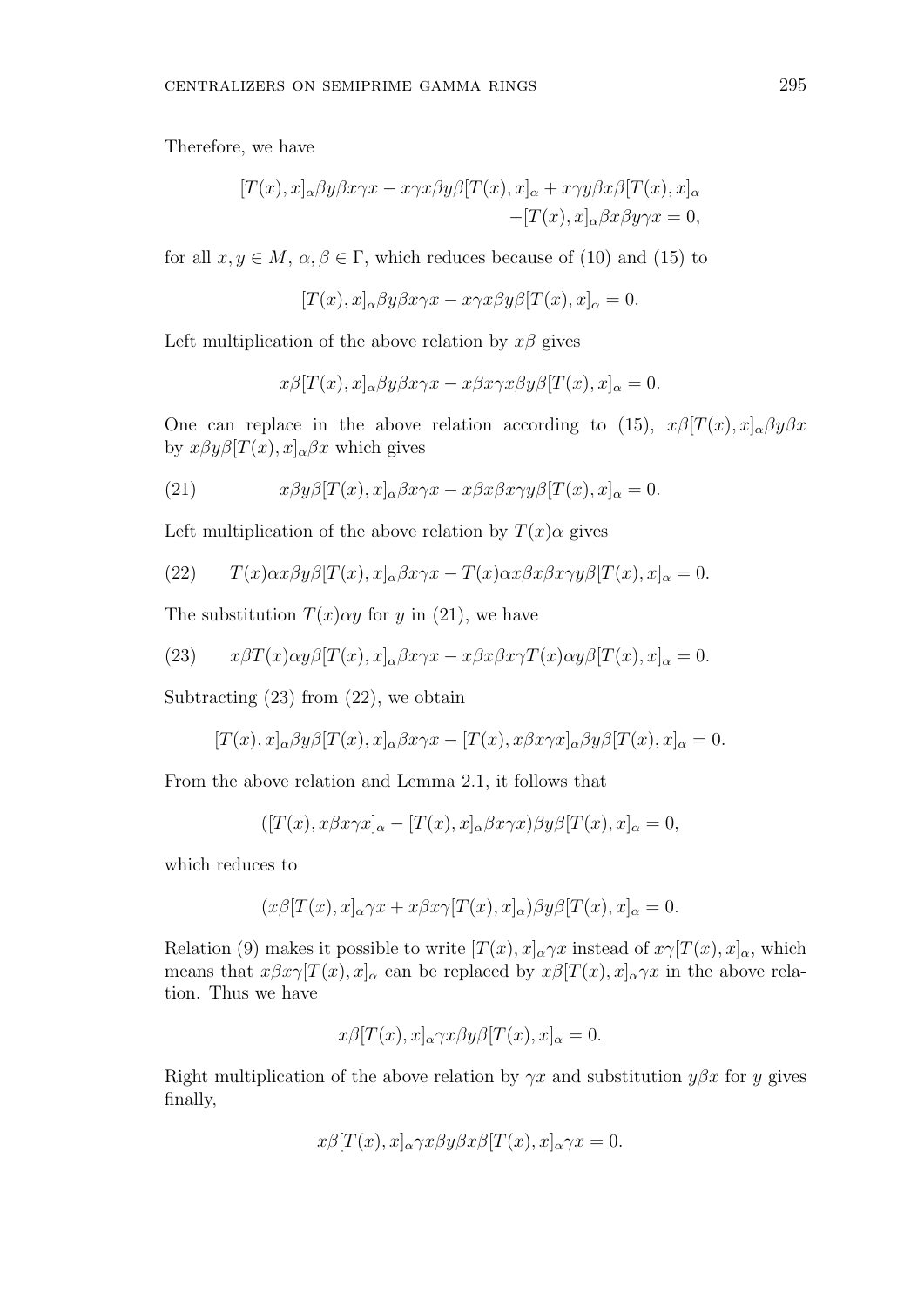Hence, by semiprimeness of *M*, we have

$$
x\beta[T(x),x]_{\alpha}\gamma x = 0.
$$

Next, we prove the relation (iii):

(24) 
$$
x\beta[T(x),x]_{\alpha}=0, x \in M, \alpha \in \Gamma.
$$

First, putting  $y \alpha x$  for *y* in (15), gives because of (19)

(25) 
$$
x\alpha[T(x),x]_{\alpha}\beta y\alpha x\beta x = 0.
$$

The substitution  $y \alpha T(x)$  for *y* in (25), we have

(26) 
$$
x\alpha[T(x),x]_{\alpha}\beta y\alpha T(x)\alpha x\beta x = 0.
$$

Right multiplication of (25) by  $\alpha T(x)$ ,

(27) 
$$
x\alpha[T(x),x]_{\alpha}\beta y\alpha x\beta x\alpha T(x) = 0.
$$

Subtracting (27) from (26) we have

$$
x\alpha[T(x),x]_{\alpha}\beta y\alpha(T(x)\alpha x\beta x - x\beta x\alpha T(x)) = 0
$$
  
\n
$$
\Rightarrow x\alpha[T(x),x]_{\alpha}\beta y\alpha[T(x),x\beta x]_{\alpha} = 0
$$
  
\n
$$
\Rightarrow x\alpha[T(x),x]_{\alpha}\beta y\alpha([T(x),x]_{\alpha}\beta x + x\beta[T(x),x]_{\alpha}) = 0
$$
  
\n
$$
\Rightarrow x\beta[T(x),x]_{\alpha}\alpha y\alpha([T(x),x]_{\alpha}\beta x + x\beta[T(x),x]_{\alpha}) = 0.
$$

According to (9), one can replace  $[T(x), x]_{\alpha} \beta x$  by  $x\beta[T(x), x]_{\alpha}$ , which gives

$$
x\beta[T(x),x]_{\alpha} \alpha y \alpha x \beta[T(x),x]_{\alpha}) = 0, \ x, y \in M, \alpha, \ \beta \in \Gamma.
$$

Hence, by semiprimeness of *M*,

$$
x\beta[T(x),x]_{\alpha}=0, x,y\in M, \alpha, \beta \in \Gamma.
$$

Finally, we prove the relation (v):

$$
[T(x),x]_{\alpha}=0.
$$

From (9) and (24), it follows that

$$
[T(x),x]_{\alpha}\beta x=0, x \in M, \alpha, \beta \in \Gamma.
$$

The linearization of the above relation gives(see how relation (20) was obtained from  $(9)$ ,

$$
[T(x),x]_{\alpha}\beta y + [T(x),y]_{\alpha}\beta x + [T(y),x]_{\alpha}\beta x = 0.
$$

Right multiplication of the above relation by  $\beta[T(x),x]_{\alpha}$  gives because of (24),

$$
[T(x),x]_{\alpha}\beta y\beta [T(x),x]_{\alpha}=0,
$$

which implies

$$
[T(x),x]_{\alpha}=0.
$$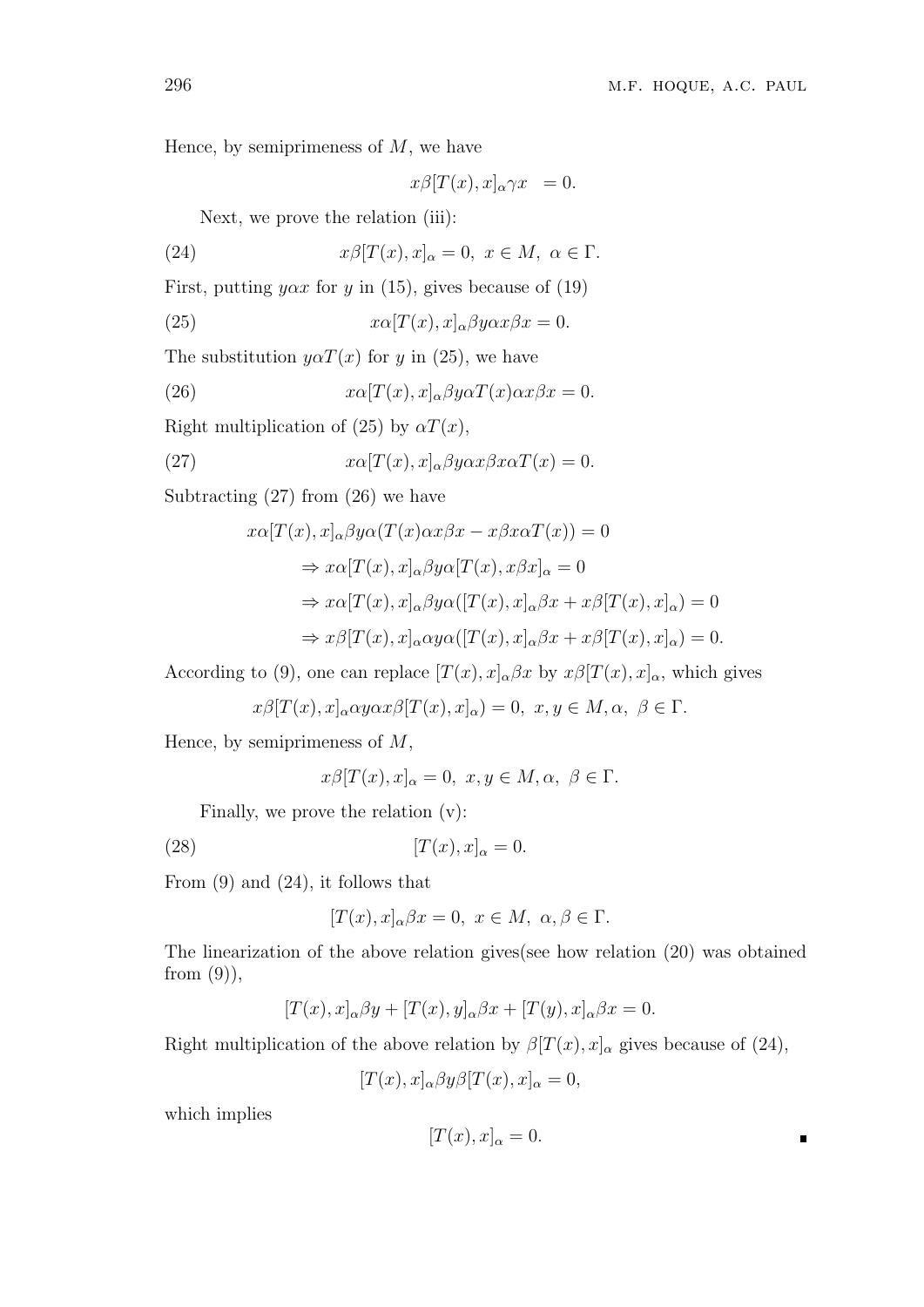**Lemma 2.3** *Let M be* Γ*-ring satisfying the assumption* (A) *and let*  $T : M \rightarrow M$ *be an additive mapping such that*  $T(x\alpha y\beta x) = x\alpha T(y)\beta x$  *holds for all*  $x, y \in M$ *and*  $α, β ∈ Γ$ *. Then* 

(29) 
$$
x\alpha(T(x\alpha y + y\alpha x) - T(y)\alpha x - x\alpha T(y))\beta x = 0.
$$

**Proof.** The substitution  $x\alpha y + y\alpha x$  for *y* in (1) gives

(30) 
$$
T(x\alpha x\alpha y\beta x + x\alpha y\alpha x\beta x) = x\alpha T(x\alpha y + y\alpha x)\beta x.
$$

On the other hand, we obtain by putting  $z = x\alpha x$  in (10), we have

$$
T(x\alpha x\alpha y\beta x + x\alpha y\beta x\alpha x) = x\alpha T(y)\alpha x\beta x + x\alpha x\alpha T(y)\beta x,
$$

i.e.,

(31) 
$$
T(x\alpha x\alpha y\beta x + x\alpha y\alpha x\beta x) = x\alpha T(y)\alpha x\beta x + x\alpha x\alpha T(y)\beta x.
$$

By comparing (30) and (31), we have

$$
x\alpha(T(x\alpha y + y\alpha x) - T(y)\alpha x - x\alpha T(y))\beta x = 0.
$$

Let  $G_{\alpha}(x, y) = T(x\alpha y + y\alpha x) - T(y)\alpha x - x\alpha T(y)$ . Then, it is clear that  $x\alpha G_{\alpha}(x, y)\beta x = 0$  and  $G_{\alpha}(x, y) = G_{\alpha}(y, x)$ .

Replacing *x* for *y* and using (29), we have

$$
y\alpha G_{\alpha}(x,y)\beta y=0.
$$

We can also prove easily the following results:

- (i)  $G_{\alpha}(x+z,y) = G_{\alpha}(x,y) + G_{\alpha}(z,y)$ (ii)  $G_{\alpha}(x, y + z) = G_{\alpha}(x, y) + G_{\alpha}(x, z)$ (iii)  $G_{\alpha+\beta}(x, y) = G_{\alpha}(x, y) + G_{\beta}(x, y)$
- (iv) *Gα*(*−x, y*) = *−Gα*(*x, y*)

$$
(iv) G_{\alpha}(-x, y) = -G_{\alpha}(x, y)
$$

(v) 
$$
G_{\alpha}(x, -y) = -G_{\alpha}(x, y)
$$
.

**Lemma 2.4** *Let M be a* 2*-torsion free semiprime* Γ*-ring satisfying the assumption* (A) and let  $T : M \to M$  be an additive mapping. Suppose that

$$
T(x\alpha y\beta x)=x\alpha T(y)\beta x
$$

*holds for all*  $x, y \in M$  *and*  $\alpha, \beta \in \Gamma$ *. Then* 

 $\blacksquare$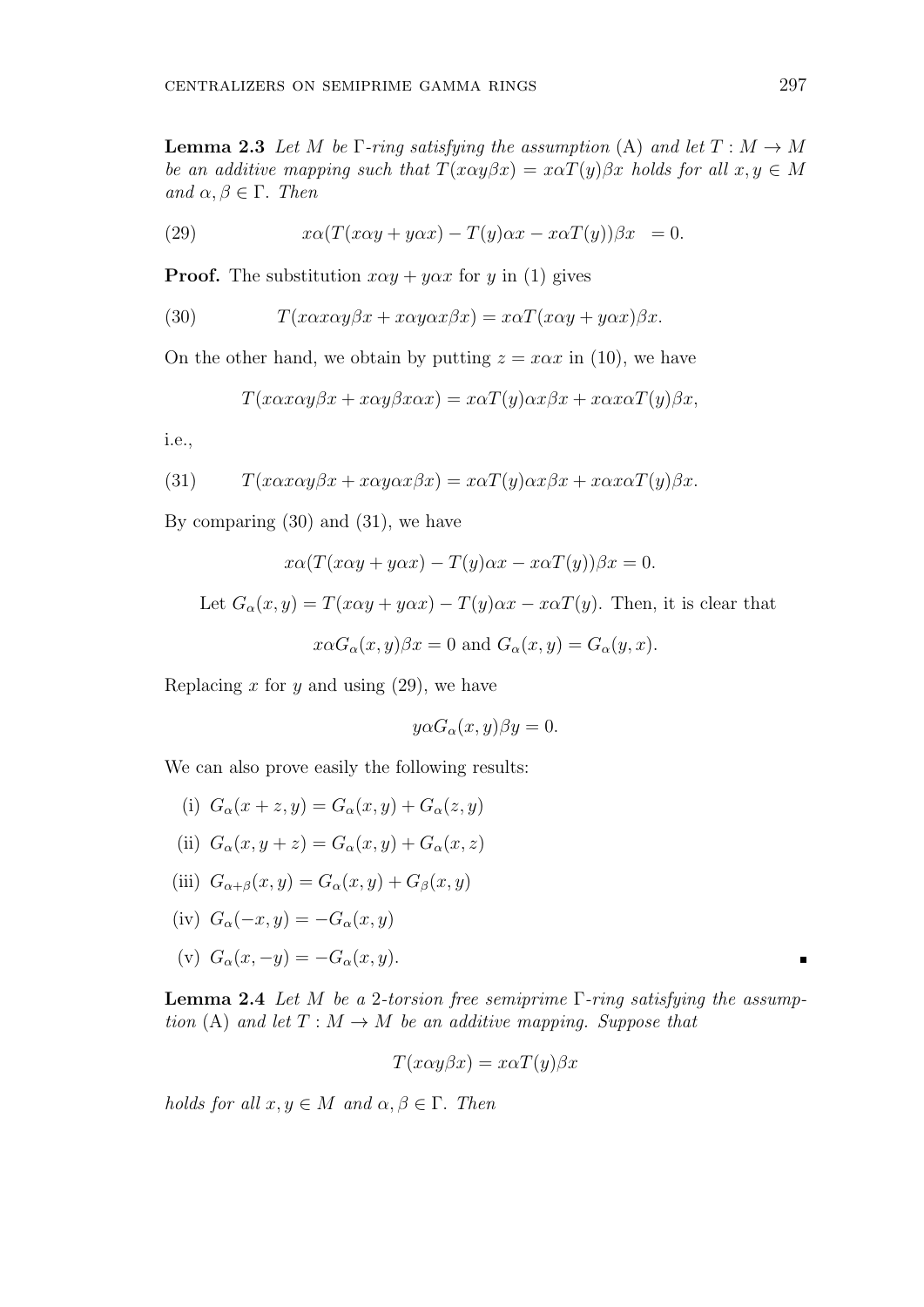$\blacksquare$ 

- (a)  $[G_{\alpha}(x, y), x]_{\alpha} = 0$
- (b)  $G_{\alpha}(x, y) = 0.$

**Proof.** First we prove the relation (a):

(32) 
$$
[G_{\alpha}(x,y),x]_{\alpha}=0.
$$

The linearization of (28) gives

(33) 
$$
[T(x), y]_{\alpha} + [T(y), x]_{\alpha} = 0, x, y \in M, \alpha \in \Gamma.
$$

Putting  $x\alpha y + y\alpha x$  for *y* in the above relation and using (28), we obtain

$$
[T(x), x\alpha y + y\alpha x]_{\alpha} + [T(x\alpha y + y\alpha x), x]_{\alpha} = 0
$$
  
\n
$$
\Rightarrow x\alpha [T(x), y]_{\alpha} + [T(x), y]_{\alpha} \alpha x + [T(x\alpha y + y\alpha x), x]_{\alpha} = 0
$$
  
\n
$$
\Rightarrow [T(x\alpha y + y\alpha x), x]_{\alpha} + x\alpha [T(x), y]_{\alpha} + [T(x, y]_{\alpha} \alpha x = 0.
$$

According to (33), one can replace  $[T(x), y]_{\alpha}$  by  $-[T(y), x]_{\alpha}$  in the above relation. We have, therefore,

$$
[T(x\alpha y + y\alpha x), x]_{\alpha} - x\alpha [T(y), x]_{\alpha} - [T(y), x]_{\alpha}\alpha x = 0,
$$

which can be written in the form

$$
[T(x\alpha y + y\alpha x) - T(y)\alpha x - x\alpha T(y), x]_{\alpha} = 0,
$$

i.e.,

$$
[G_{\alpha}(x,y),x]_{\alpha}=0.
$$

The proof is, therefore, complete.

Finally, we prove the relation (b):

$$
(34) \t G\alpha(x,y) = 0.
$$

From (29) one obtains (see how (20) was obtained from (9))

$$
x\alpha G_{\alpha}(x,y)\beta z+x\alpha G_{\alpha}(z,y)\beta x+z\alpha G_{\alpha}(x,y) = 0.
$$

Right multiplication of the above relation by  $G_{\alpha}(x, y) \alpha x$  gives because of (29),

(35)  $x\alpha G_{\alpha}(x, y)\beta z\beta G_{\alpha}(x, y)\alpha x = 0.$ 

Relation (32) makes it possible to replace in (35),  $x\alpha G_{\alpha}(x, y)$  by  $G_{\alpha}(x, y)\alpha x$ . Thus, we have

(36) 
$$
G_{\alpha}(x,y)\alpha x\beta z\beta G_{\alpha}(x,y)\alpha x = 0.
$$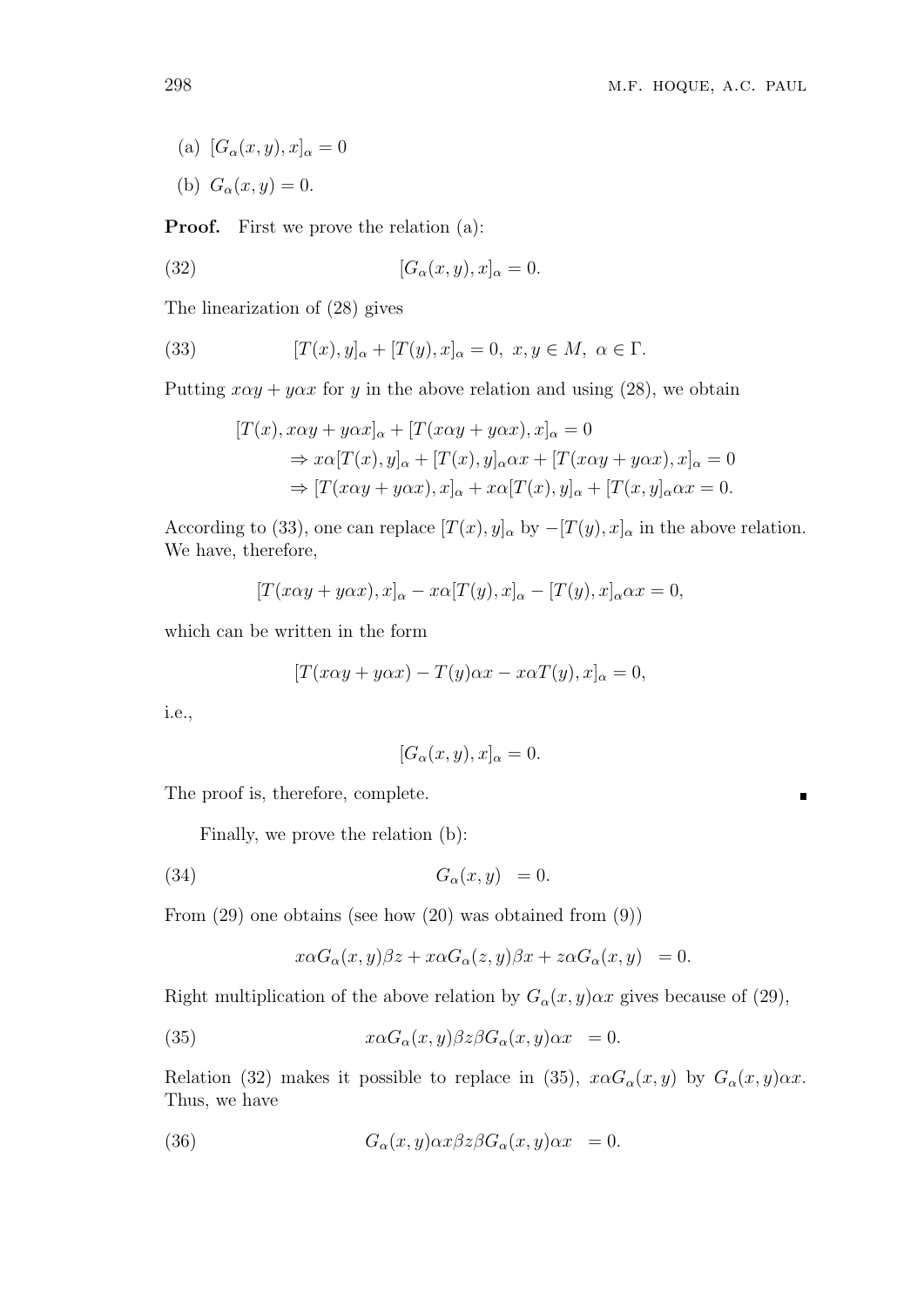Therefore, by semiprimeness of 
$$
M
$$
,

(37) 
$$
G_{\alpha}(x,y)\alpha x = 0.
$$

Of course, we also have

(38) 
$$
x \alpha G_{\alpha}(x, y) = 0.
$$

The linearization of (37) with respect to *x* gives

$$
G_{\alpha}(x,y)\alpha z + G_{\alpha}(z,y)\alpha x = 0.
$$

Right multiplication of the above relation by  $\alpha G_{\alpha}(x, y)$  gives because of (38),

$$
G_{\alpha}(x,y)\alpha z \alpha G_{\alpha}(x,y) = 0,
$$

which gives

$$
G_{\alpha}(x,y) = 0,
$$

i.e.,

(39) 
$$
T(x\alpha y + y\alpha x) = T(y)\alpha x + x\alpha T(y).
$$

Hence, the proof is complete.

**Theorem 2.1** *Let M be a* 2*-torsion free semiprime* Γ*-ring satisfying the assumption* (A) and let  $T : M \to M$  be an additive mapping. Suppose that

$$
T(x\alpha x\beta x) = x\alpha T(x)\beta x
$$

*holds for all*  $x \in M$  *and*  $\alpha, \beta \in \Gamma$ . *Then T is a centralizer.* 

**Proof.** In particular, for  $y = x$ , the relation (39) reduces to

$$
2T(x\alpha x) = T(x)\alpha x + x\alpha T(x).
$$

Combining the above relation with (28), we arrive at

$$
2T(x\alpha x) = 2T(x)\alpha x, x \in M, \alpha \in \Gamma
$$

and

$$
2T(x\alpha x) = 2x\alpha T(x), x \in M, \alpha \in \Gamma.
$$

Since *M* is 2-torsion free, so we have

$$
T(x\alpha x) = T(x)\alpha x, \ x \in M, \ \alpha \in \Gamma
$$

and

$$
T(x\alpha x) = x\alpha T(x), x \in M, \alpha \in \Gamma.
$$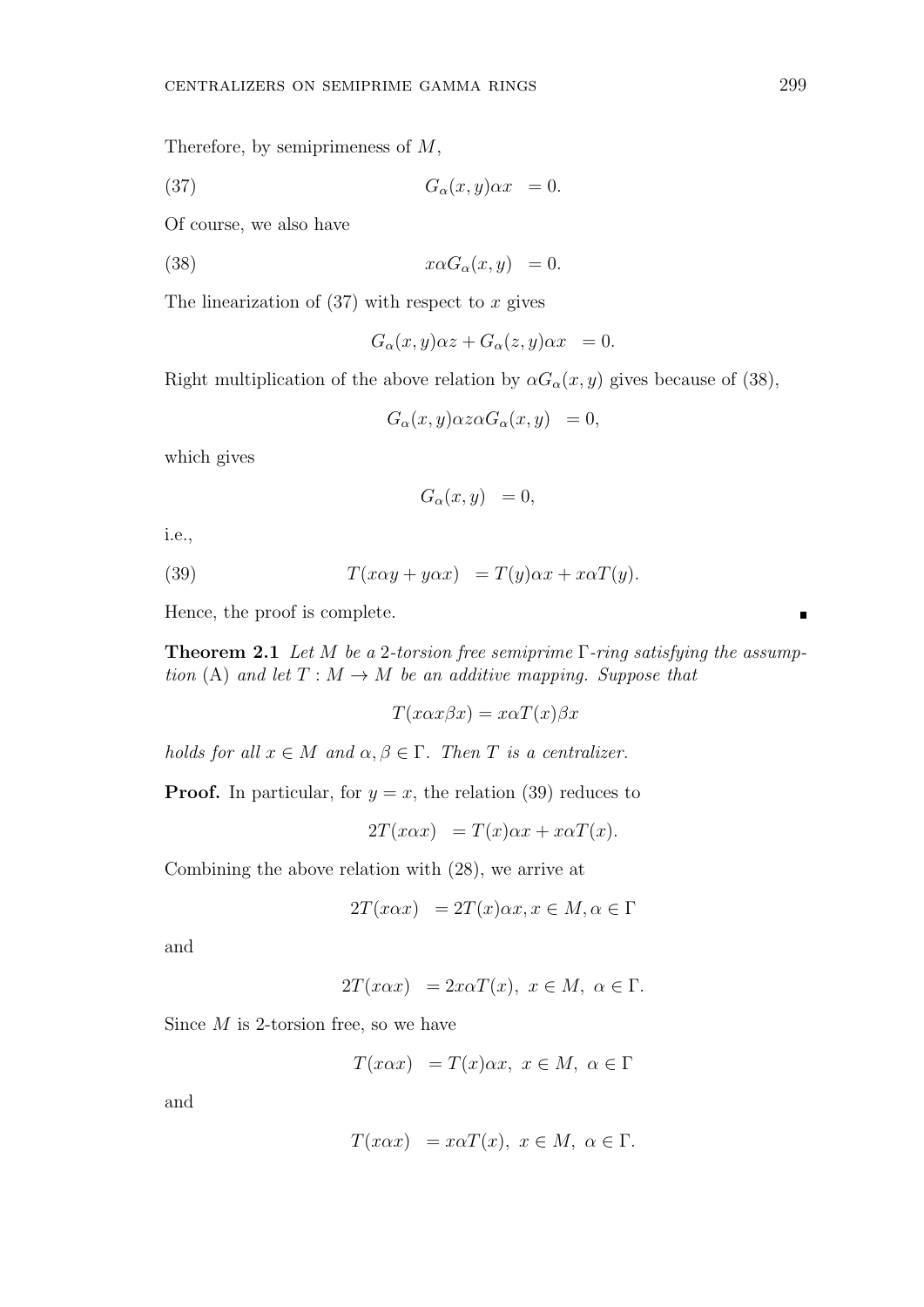By Theorem 2.1 in  $[6]$ , it follows that *T* is a left and also right centralizer which completes the proof of the theorem.

Putting  $y = x$  in relation (1), we obtain

(40) 
$$
T(x\alpha x\beta x) = x\alpha T(x)\beta x, x \in M, \alpha, \beta \in \Gamma.
$$

The question arises whether in a 2-torsion free semiprime Γ-ring the above relation implies that *T* is a centralizer. Unfortunately, we were unable to answer it affirmative if *M* has an identity element.

**Theorem 2.2** *Let M be a* 2*-torsion free semiprime* Γ*-ring with identity element 1 satisfying the assumption* (A) and let  $T : M \rightarrow M$  be an additive mapping. *Suppose that*

$$
T(x\alpha x\beta x) = x\alpha T(x)\beta x
$$

*holds for all*  $x \in M$  *and*  $\alpha, \beta \in \Gamma$ . *Then T is a centralizer.* 

**Proof.** Putting  $x + 1$  for  $x$  in relation (40), one obtains after some calculations

$$
3T(x\alpha x) + 2T(x) = T(x)\beta x + x\alpha T(x) + x\alpha a\beta x + a\alpha x + x\beta a,
$$

where *a* stands for  $T(1)$ .

Putting *−x* for *x* in the relation above and comparing the relation so obtained with the above relation we have

(41) 
$$
6T(x\alpha x) = 2T(x)\beta x + 2x\alpha T(x) + 2x\alpha a\beta x
$$

and

(42) 
$$
2T(x) = a\alpha x + x\beta a.
$$

We shall prove that  $a \in Z(M)$ . According to (42) one can replace  $2T(x)$  on the right side of (41) by  $a\alpha x + x\beta a$  and  $\delta T(x\alpha x)$  on the left side by  $3a\alpha x\beta x + 3x\beta x\alpha a$ , which gives, after some calculation,

$$
a\alpha x\beta x + x\beta x\alpha a - 2x\alpha a\beta x = 0.
$$

The above relation can be written in the form

(43) 
$$
[[a, x]_{\alpha}, x]_{\beta} = 0; x \in M, \alpha, \beta \in \Gamma.
$$

The linearization of the above relation gives

(44) 
$$
[[a, x]_{\alpha}, y]_{\beta} + [[a, y]_{\alpha}, x]_{\beta} = 0.
$$

Putting  $y = x\alpha y$  in (44), we obtain because of (43) and (44),

$$
0 = [[a, x]_{\alpha}, x\alpha y]_{\beta} + [[a, x\alpha y]_{\alpha}, x]_{\beta}
$$
  
\n
$$
= [[a, x]_{\alpha}, x]_{\beta}\beta y + x\alpha[[a, x]_{\alpha}, y]_{\beta} + [[a, x]_{\alpha}\alpha y + x\alpha[a, y]_{\alpha}, x]_{\beta}
$$
  
\n
$$
= x\alpha[[a, x]_{\alpha}, y]_{\beta} + [[a, x]_{\alpha}\alpha y, x]_{\beta} + [x\alpha[a, y]_{\alpha}, x]_{\beta}
$$
  
\n
$$
= x\alpha[[a, x]_{\alpha}, y]_{\beta} + [[a, x]_{\alpha}, x]_{\beta}\beta y + [a, x]_{\alpha}\beta[y, x]_{\alpha} + x\alpha[[a, y]_{\alpha}, x]_{\beta}
$$
  
\n
$$
= [a, x]_{\alpha}\beta[y, x]_{\alpha}.
$$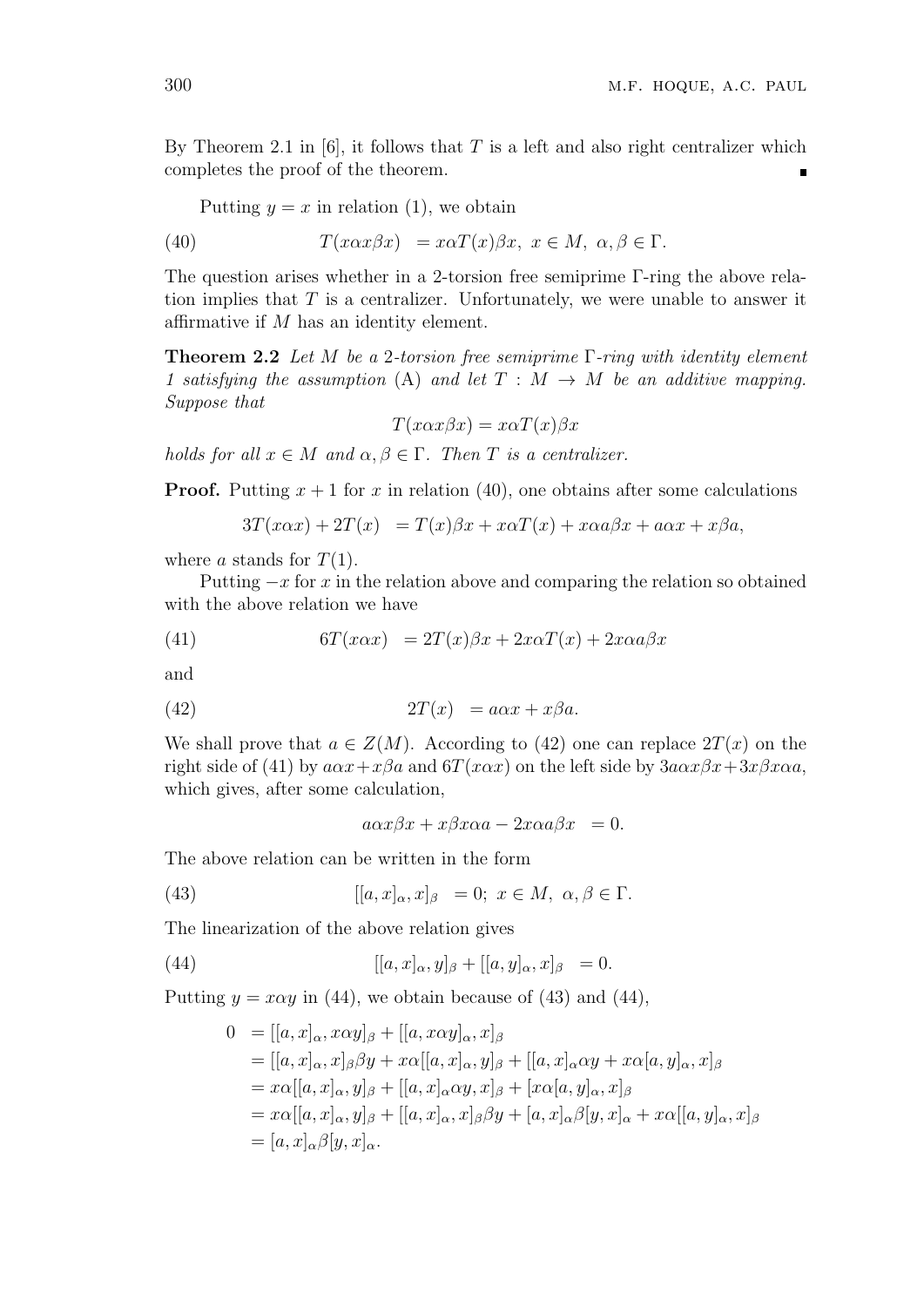The substitution  $y\beta a$  for *y* in the above relation gives

$$
[a, x]_{\alpha} \beta y \beta [a, x]_{\alpha} = 0,
$$

whence it follows  $a \in Z(M)$ , which reduces (42) to the form  $T(x) = a\alpha x, x \in M$ ,  $\alpha \in \Gamma$ . The proof of the theorem is complete.

We conclude with the following conjecture:

*Let M be a semiprime* Γ*-ring with suitable torsion restrictions. Suppose there exists an additive mapping*  $T : M \rightarrow M$  *such that* 

$$
T((x\alpha)^m(x\beta)^nx) = (x\alpha)^m T(x)(\beta x)^n
$$

*holds for all*  $x \in M$ *,*  $\alpha, \beta \in \Gamma$ *, where*  $m \geq 1$ *,*  $n \geq 1$  *are some integers. Then T is a centralizer.*

#### **References**

- [1] Barnes, W.E., *On the* Γ*-rings of Nobusawa,* Pacific J. Math., 18 (1966), 411-422.
- [2] Bresar, M., Vukman, J., *Jordan derivations on prime rings*, Bull. Austral. Math. Soc., 37 (1988), 321-322.
- [3] Bresar, M., *Jordan derivations on semiprime rings,* Proc. Amer. Math. Soc., 104 (1988), 1003-1006.
- [4] Bresar, M., *Jordan mappings of semiprime rings*, J. Algebra, 127 (1989), 218-228.
- [5] Ceven, Y., *Jordan left derivations on completely prime gamma rings*, C.U. Fen-Edebiyat Fakultesi, Fen Bilimleri Dergisi, Cilt 23, Sayi 2 (2002).
- [6] Hoque, M.F. and Paul, A.C., *On Centralizers of Semiprime Gamma Rings*, International Mathematical Forum, vol.6, no. 13 (2011), 627-638.
- [7] Kandamar, H., *The K-Derivation of a gamma ring*, Turk J. Math, 24 (2000), 221-231.
- [8] Kyuno, S., *On prime Gamma ring*, Pacific J. Math., 75 (1978), 185-190.
- [9] L. Luh, —it On the theory of simple Gamma rings, Michigan Math. J., 16 (1969), 65-75.
- [10] Martindale, W.S., *Prime rings satisfying a generalized polynomial identity*, Journal of Algebra 12 (1969), 576-584.